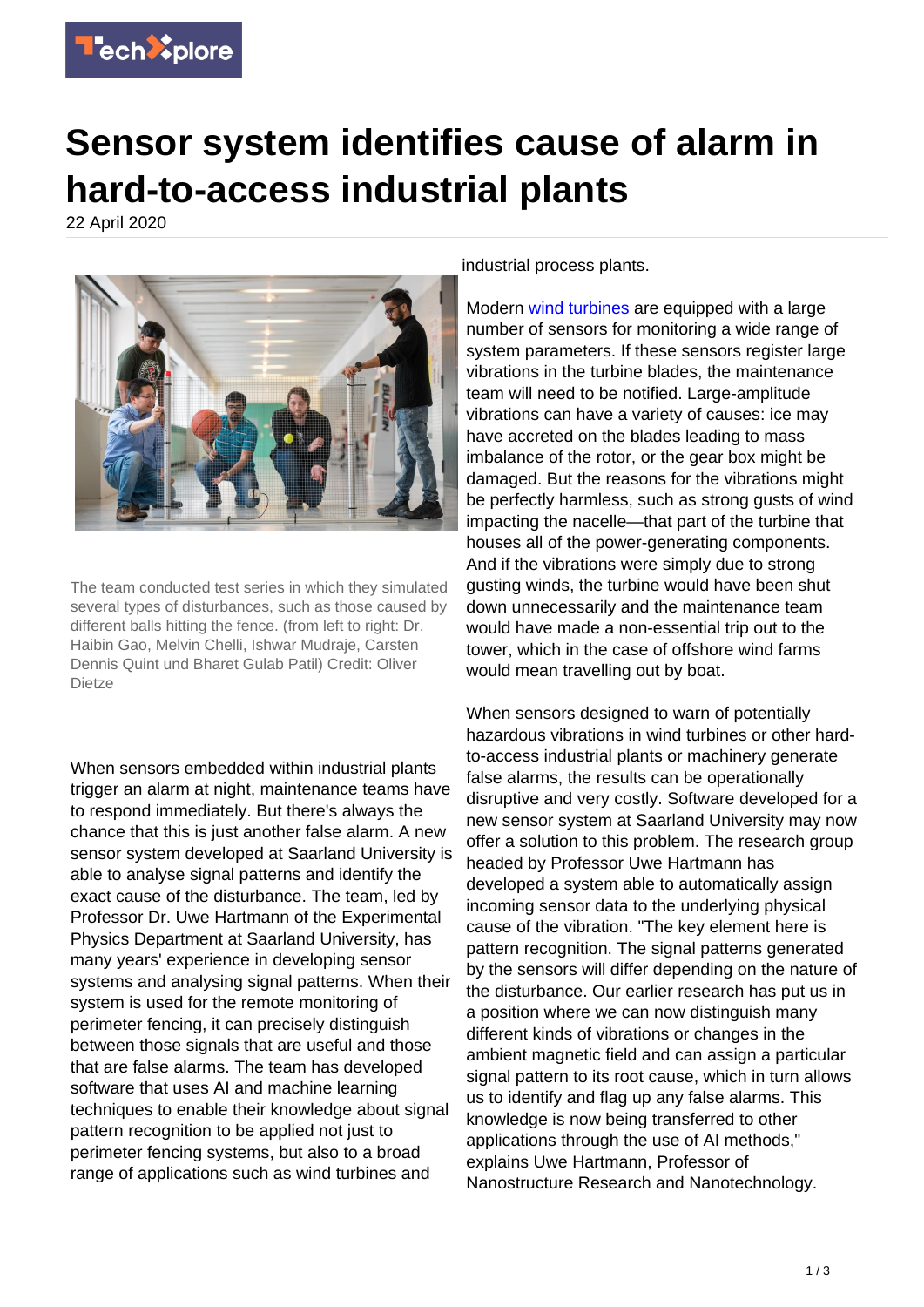

Hartmann and his team have been conducting research into data patterns for almost twenty years, available. "We are developing models that now use including those recorded when fences vibrate. They machine learning techniques to identify sensor data have developed [sensor systems](https://techxplore.com/tags/sensor+systems/) in cables that can be used to monitor the perimeter fencing around large-acreage sites such as airports or warehouses. These systems are able to distinguish underlying causes," explains Melvin Chelli, a between the types of vibration that arise when someone tries to climb over or to cut through the fence and those caused by wind or animals. Professor Hartmann and his research team use magnetic field sensors whose sensitivity and selectivity have been optimized over the years and that are now capable of detecting even the smallest The intelligent sensor array can effectively teach of changes in the ambient geomagnetic field at distances of up to several metres from the cable. These sensors can detect magnetic signals that are about a million times smaller than the Earth's magnetic field and can do this without the need for a vacuum, low temperature or special shielding. Previously, sensors working under normal ambient conditions were able to detect magnetic fields whose magnitude was only about a thousand times because of a false alarm. smaller than the geomagnetic field.

The group has now incorporated acceleration [sensors](https://techxplore.com/tags/sensors/) to further increase the sensitivity of the measurements. The team carried out a large number of tests in which they simulated a range of different events causing changes to the magnetic field and acceleration. Typical signal patterns that arose in the different scenarios were recorded and assigned to the event that caused those characteristic changes. "We have spent years optimizing our systems so that we can cleanly separate significant signals from noise and from the numerous interference factors that arise," explains physicist Haibin Gao, a member of Hartmann's research group. By analysing the characteristic signals and data patterns, the researchers can tell whether the vibrations are caused by someone tampering with the fence, by an animal rubbing against it, by a gust of wind or simply by a ball hitting the fence structure.

The physicists have mathematically modelled the signal patterns associated with both false alarms and real alarms, then translated the results into algorithms and used these to program the analyser—a process that has been continuously

refined as increasingly detailed data becomes patterns. The system can recognize typical signal patterns and uses smart algorithms to independently assign them to their different student of computer science and electrical engineering who, along with his student colleagues Ishwar Mudraje, Dennis Quint and Bharat Gulab Patil, is part of the Saarbrücken team. "As signal analysis is a modular, computer-assisted process, it can be readily adapted for different applications. itself in real-time to recognize the vibration patterns that characterize a particular application," explains Uwe Hartmann. If the system installed on an offshore wind turbine does in fact identify a serious disturbance, it will notify the maintenance team via a GSM- or LTE-enabled app on a smartphone or tablet. The team can then respond, safe in the knowledge that they are not being called out

Provided by Saarland University